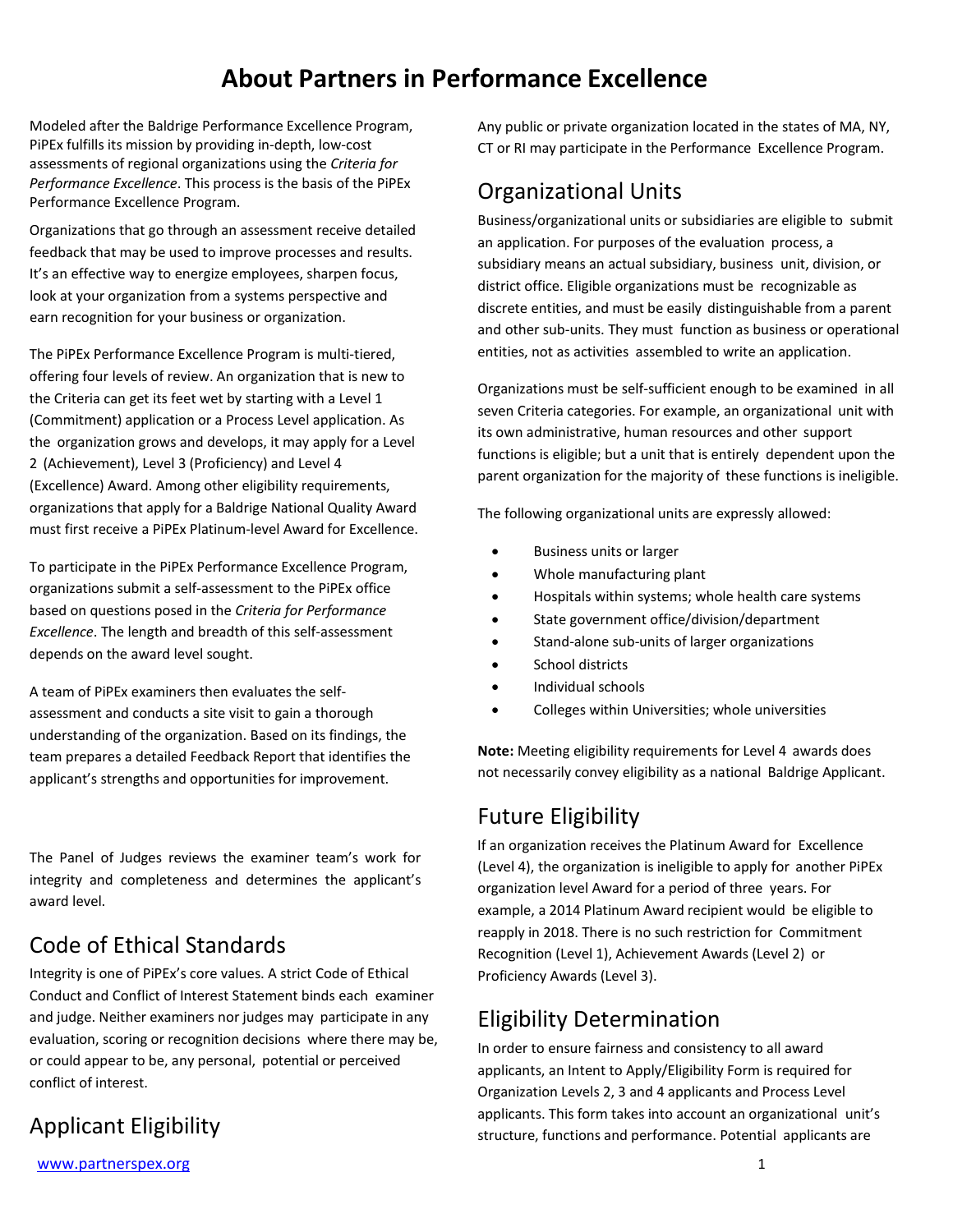encouraged to submit the Intent to Apply/Eligibility Form as early as possible. For more information on eligibility determination, see the Intent-to- Apply and Eligibility Form on the website.

### Award Allocation

Awards are granted on the basis of fulfilling the Criteria requirements described for each level There is no limit to the number of awards presented annually. However, if no candidate demonstrates the levels of performance excellence outlined on pages 11-13 ("PiPEx Award Program Recognition Levels") and established by the Criteria, no award will be conveyed. In other words, there may be years when no recipients are named, particularly at the higher award levels.

## Responsibilities of Award Recipients

Applicants receiving recognition and awards are encouraged to support the development of performance improvement for others participating in the PiPEx Performance Excellence Program. Excellence Award recipients are expected to share nonproprietary information from their application material and participate in the Southwest Alliance for Excellence annual Awards Banquet, so others may learn from their success. A minimum of one "Best Practice" workshop or "Benchmark Tour" is generally held at the recipient's site.

# 2019 Performance Excellence Program

PiPEx members receive discounts on application fees. See the website for benefits of PiPEx membership.

## Application Fee

The Application Fee is required for all award levels. For Process Level and Levels 2, 3 & 4, (50%) should be included with the Intent to Apply Form and the remaining 50% when

the application is submitted to PiPEx. The fee is related to workforce size and application level. Members receive a discount on this fee. For Level 1 and Process Level submit the entire fee with the appropriate completed application. Use the table below to determine your Application Fee. *\*Please note there is an additional administrative fee per application for Levels 2- 4.*

## Site Visit Cost

All applicants (with the exception of Level 1) participate in a site visit from a team of PiPEx examiners (see pages 9-10 & 16- 17 for details). The applicants will be invoiced for the actual expenses of the Site Visit following completion of the Site Visit. A deposit may be requested prior to the Site Visit.

### Workforce Size

Workforce size is based on the number of full-time equivalent (FTE) employees working for the applicant. FTEs are defined as those who regularly work 40 or more hours a week and are entitled to benefits such as paid vacation, sick leave and insurance coverage. Part-time workers are counted astotal part-time hours per week divided by 40. For example: 10 people at 20 hours is equal to 5 full time equivalent employees (10\*20 / 40 = 5).

Each instance of job sharing, where multiple individuals fulfill the responsibilities of a single position that requires 40 or more hours per week, is counted as a full-time equivalent employee.

## Applicant Categories

- **1. Large**: any organization with more than 500 full-time equivalent workers
- **3. Medium**: any organization with 100 to 500 full-time equivalent workers
- **4. Small:** any organization with 1-99 full-time equivalent workers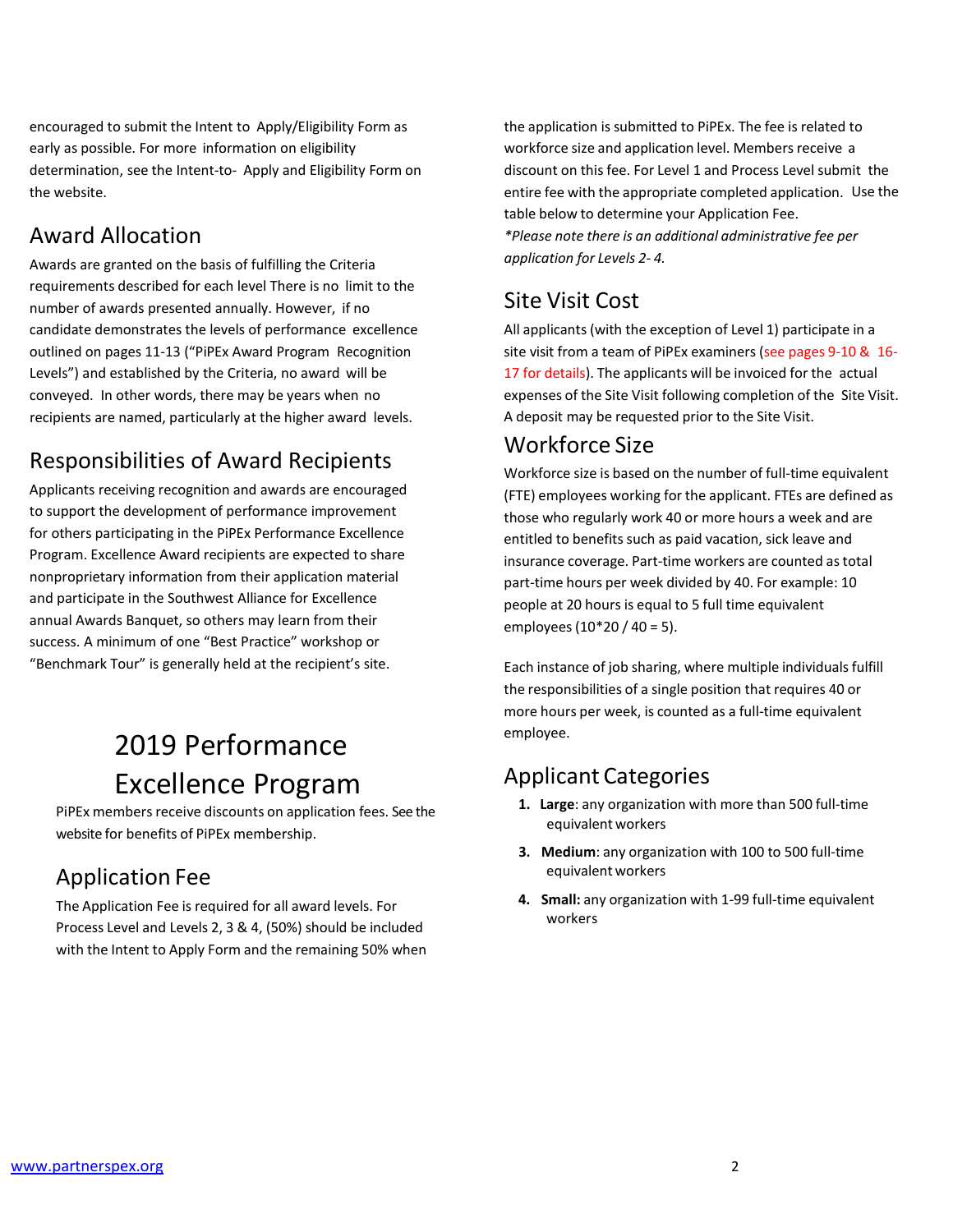| <b>Application Fee Table</b> |                                            |                                        |                                                                       |  |  |
|------------------------------|--------------------------------------------|----------------------------------------|-----------------------------------------------------------------------|--|--|
| Application                  | Number of Employees                        | <b>Application Fee</b><br>(Non-member) | <b>Application Fee</b><br>(Member)                                    |  |  |
| Commitment (Level 1)         | Same for all sizes                         | \$3,000                                | \$2,500                                                               |  |  |
| Achievement (Level 2*)       | Fewer than 100<br>100-499<br>More than 500 | \$5,000<br>\$5,500<br>\$6,500          | \$2,000 discount for<br>Premium, \$4,000<br>discount for Elite        |  |  |
| Proficiency (Level 3*)       | Fewer than 100<br>100-499<br>More than 500 | \$6,000<br>\$6,500<br>\$7,500          | \$2,000 discount for<br><b>Premium, \$4,000</b><br>discount for Elite |  |  |
| Excellence (Level 4*)        | Fewer than 100<br>100-499<br>More than 500 | \$7,500<br>\$8,000<br>\$9,000          | \$2,000 discount for<br>Premium, \$4,000<br>discount for Elite        |  |  |
| N/A<br>Process Level         |                                            | \$3,000                                | \$2,500                                                               |  |  |

\*Additional administration fee per application: Level 2 - \$500 fee; Level 3 - \$750 fee; Level 4 - \$1000 fee

**Site Visit Fees are invoiced at actual expense amount.**

# Applying for an Award

Award application requirements become more involved as award levels increase. To participate, an organization must submit an application packet appropriate for the award level to which it is applying.

#### Level 1 Applications

Level 1 applications are accepted year-round. For this application, the Intent to Apply/Eligibility Form is not required. The Application Fee (see details in the Application Fee Table) is due when the application is submitted.

#### Organization Level 2, 3 and 4 & Process Level Applications

These applications consist of two parts:

- **Part 1** Intent to Apply/Eligibility Form 50% Application Fee (see table) **Received by:** 2019 Cycle: May 10, 2019
- **Part 2** Criteria response Application Fee (see table) **Received by:** 2019 Cycle: July 26, 2019

#### **Process Level Criteria Response**

The Process Level application includes a three-page Process

[www.partnerspex.org](http://www.partnerspex.org/) 3

Context plus up to 10 pages for the Process Level Criteria responses. (See Process Criteria Award Application Guidelines for Process Level Criteria) *Baldrige Criteria references* are noted in *italicized* parenthesis after each Process Level criteria question, as appropriate.

#### **Level 2, 3, and 4 Criteria response**

Your Criteria response depends on the award level sought. The diagram on page 2 of the Criteria booklet\* will help you determine which parts of the Criteria must be addressed in your application.*\*All questionsin the Organizational Profile must be answered for all Level 2, 3 & 4 applications.*

- **Level 2** Five-page Organizational Profile plus up to 25 pages addressing the seven categories of the Criteria and basic item requirements.
- **Level 3** Five-page Organizational Profile plus up to 35 pages addressing the seven categories of the Criteria and overall item requirements.
- **Level 4** Five-page Organizational Profile plus up to 50 pages addressing the seven categories of the Criteria and multiple item requirements.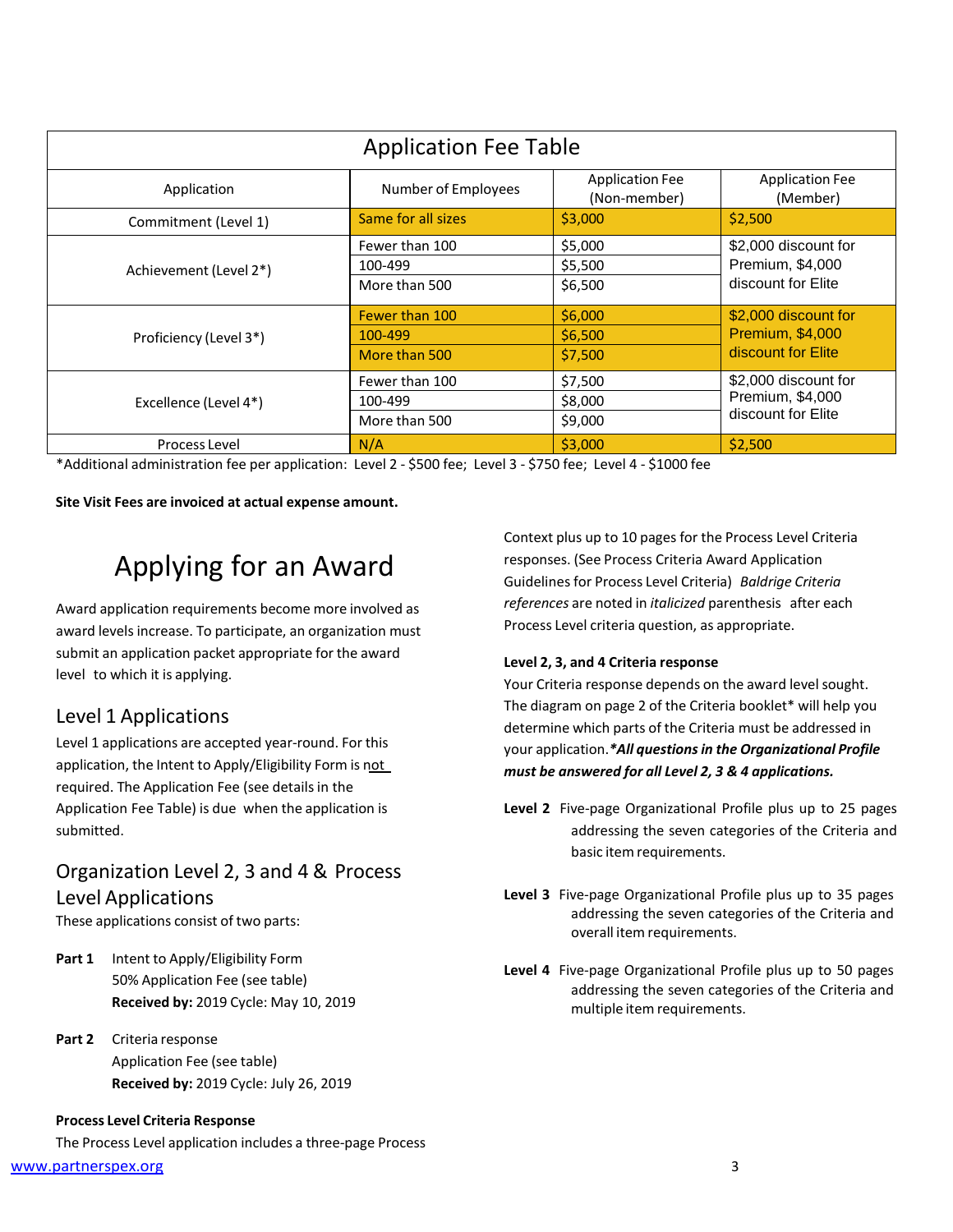### Application Review Process

The Organization Level 2, 3 & 4 and Process Level Applications are reviewed and evaluated in a five-stage process by members of the PiPEx Board of Examiners. These examiners, specially trained in the Baldrige *Criteria for Performance Excellence*, adhere to strict rules regarding confidentiality and conflict of interest during each stage of the review process.

- Stage 1 Independent review and evaluation by the individual members of the examiner team
- Stage  $2$  Consensus review and evaluation by the examiner team
- Stage 3 Site visits for the applicant by the examiner team
- Stage 4 Review of application and examiner team input (findings and recommendations for awards) by the Panel of Judges
- Stage 5 Final due diligence conducted for recommended recipient organizations

#### Site Visit

The Organization Level 2, 3 & 4 and Process Level PiPEx evaluation includes a site visit. A team of examiners will spend one-half to three days at the applicant's worksite to gain a better understanding of operations and processes. The site visit is not an audit; its purpose is to provide the applicant a further opportunity to tell its story and to verify and clarify information in the application.

Applicants will receive a site visit agenda at least one week in advance of the site visit. The agenda may include a schedule of planned visits to facilities and operating units, a list of officials to be interviewed and the names of examiners scheduled to participate.

Site visit length depends on award level sought: Process Level and Level 1: half day (4 hours) Level 2: 1 day Level 3: 2 days Level 4: 3 days

## Feedback to Applicants

At the conclusion of the evaluation, every applicant receives a written assessment by the examiner team called a Feedback Report. Providing a pathway for improvement, the Feedback Report is one of the most valuable features of the PiPEx

Performance Excellence Program process.

Each Feedback Report contains applicant-specific strengths and opportunitiesfor improvement based on the *Criteria for Performance Excellence*. Used by applicants as an input to the strategic planning process, Feedback Reports help organizations focus on their customers, improving processes and overall performance.

Feedback Reports are emailed to applicants after the site visit, judging and editorial process are complete. Strict confidentiality is observed at all times.

## Supplying Volunteer Examiners

As a non-profit organization, PiPEx's volunteer workforce – the Board of Examiners- is the engine that drives us. In order to maintain a robust and active workforce, we rely on all applicants to provide at least one examiner.

The Board of Examiners work best when there is a balance of new and experienced examiners, so we encourage organizations to send us examiners who have served in the past, as well as those who are new to the program. Many examiners return year after year, because they find their service to PiPEx an unparalleled professional development experience, as well as an opportunity to benchmark and network.

The added benefits of supplying examiners are significant: Examiners receive valuable training and insight, which they bring back to their organization. The organizationsthat have PiPEx examiners on staff are better able to integrate the Criteria'simprovement framework and engage in a successful quest for excellence. Visit the PiPEx website for more information about the Board of Examiners.

<https://www.partnerspex.org/become-an-examiner>

## Promoting Excellence

Regardless of award level, all applicants demonstrate a commitment to excellence. We encourage all organizations that receive an award to promote their achievements and the benefits of the *Criteria for Performance Excellence*.

PiPEx urges award recipients to publicize their awards, and to share non-competitive information about their successful performance strategies with other organizations.

Excellence Award recipients are asked to participate in the annual Awards Banquet, and host a Benchmarking Tour/Workshop the year following their achievement.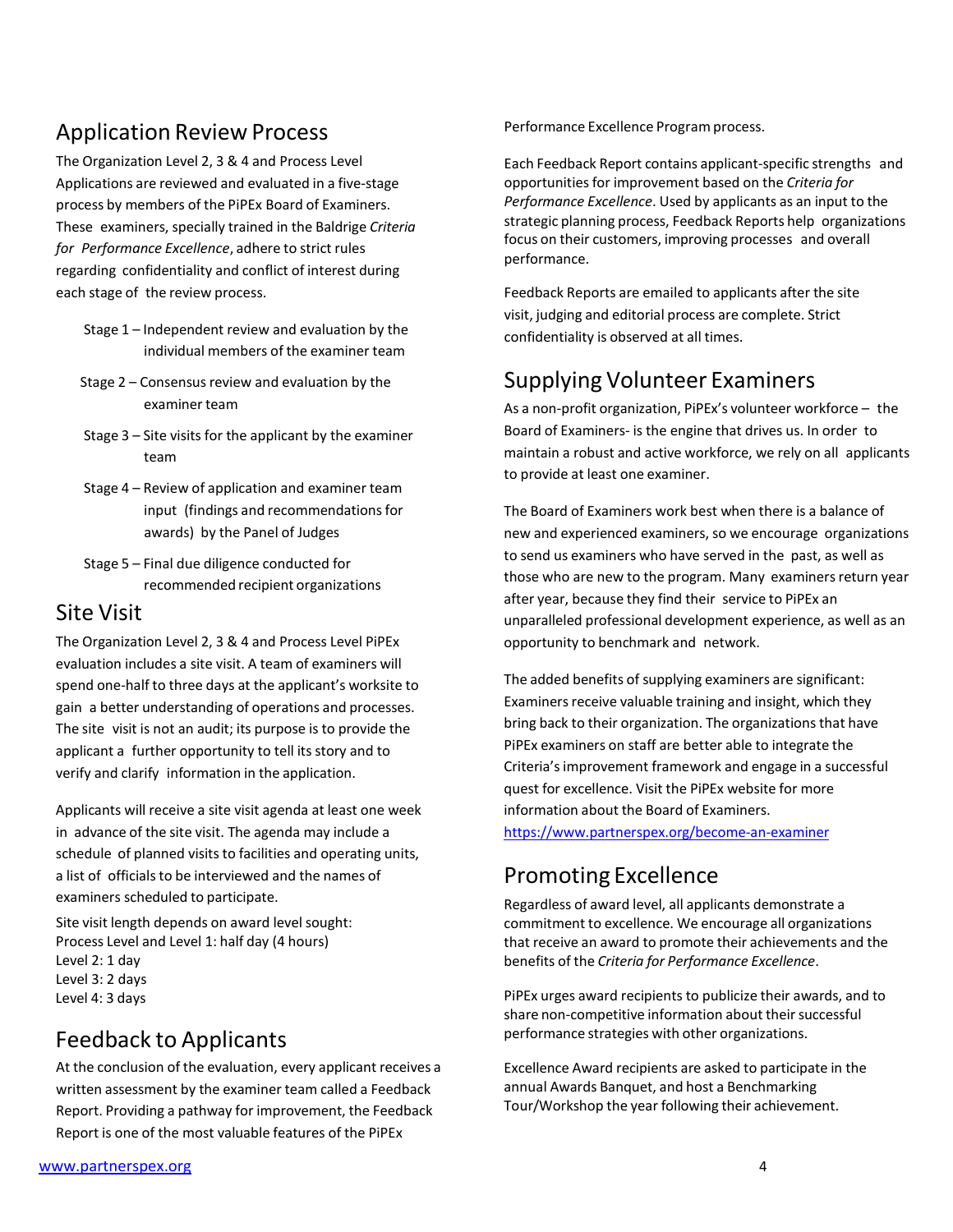# Performance Excellence Program Recognition Levels

PiPEx Award recognition is based on the demonstration of performance excellence and best practices at one of four organization levels: Level 1: Commitment, Level 2: Achievement, Level 3: Proficiency and Level 4: Excellence or at the Process Level.

Organizations apply to the PiPEx Performance Excellence Program at one of these levels. As the award levels increase, so does the depth of the Criteria response. In other words, applicants must submit a longer, more detailed selfassessment, answering more questions posed by the Criteria.

For details, the table "Award Application Requirements by Level of Review" describes the application requirements by level. And the diagram "Criteria for Performance Excellence Structure" in the Criteria booklet (page 2) shows which parts of the Criteria must be addressed, depending on your application level.

Each level is a continuum with lower, middle and upper limits. Improvement alone does not ensure that an organization will move from one level to the next- often, organizations will show progress from year to year, yet continue to receive recognition within the same level. The only way organizations can move up a level is to meet the standards for the next level.

When reading about the levels, particular emphasis should be placed on the information in boldface type. The *Criteria for Performance Excellence* is updated every two years, and these refinements may result in movement between award levels.

## Level 1 – Commitment Recognition

This is the beginning level for organizations interested in adopting and applying performance improvement principles. By applying for a Level 1 Recognition, an organization will learn about the Criteria and the assessment process. In addition, the organization will receive feedback that will help improve processes and propel it toward higher award levels. PiPEx offers Level 1 applicants a hands-on, coaching approach during this first step of the performance improvement journey.

Level 1 Applicants should have their Leadership Team participate in a PiPEx "Baldrige 101" Workshop. The applicant team will then meet with their Coach who is a PiPEx Senior

Examiner to discuss the common vocabulary of the Baldrige Criteria, define key business factors, and learn how to answer questions in the organizational profile. The Applicant will then write and submit their own 5-page organizational profile and receive a written Feedback Report. The Feedback Report indicates actions, processes or system improvements that would most benefit the organization. Finally, the applicant will meet with their Coach to review the Feedback Report and determine the next steps for the organization.

**Organizations that complete Level 1 will receive a Certificate of Recognition for participation and public recognition.**

## Level 2 – Achievement Award

Level 2 is the intermediate level of the PiPEx Program. It recognizes organizations that are beginning to demonstrate serious commitment to, and implementation of, performance improvement principles. To apply at this level, organizations must submit the **Organizational Profile answering all questions** described in the Criteria booklet (pages 4-6).

Applications also include the signature of the highest ranking official, indicating his or her commitment. In addition, the organizations complete a self-assessment (up to 25 pages long), detailing how they apply the **Basic Item Requirements** of the seven categories outlined in the Criteria booklet. It is important that applicants at this level clearly note processes that have been systematically improved based on data and assessment. Level 2 applicants host a 1-day site visit conducted by a team of PiPEx examiners.

**Recipients of Achievement Awards have demonstrated progress by identifying and putting in place some key process improvements, which are directly attributable to a fact-based improvement process. The organization has addressed the Basic Item Requirements within each category of the Criteria. At this level, results may or may not be evident; however, a measurement system should be in place to capture data and analyze results.**

## Level 3 – Proficiency Award

Level 3 is an advanced level of participation. It recognizes organizations that have demonstrated, through their commitment to and practice of performance improvement principles, significant progress and results in building sound processes. Level 3 applicants must submit the **Organizational Profile answering all questions** described in the Criteria booklet (pages 4-6) and the signature of the highest ranking official, indicating his or her commitment. The application also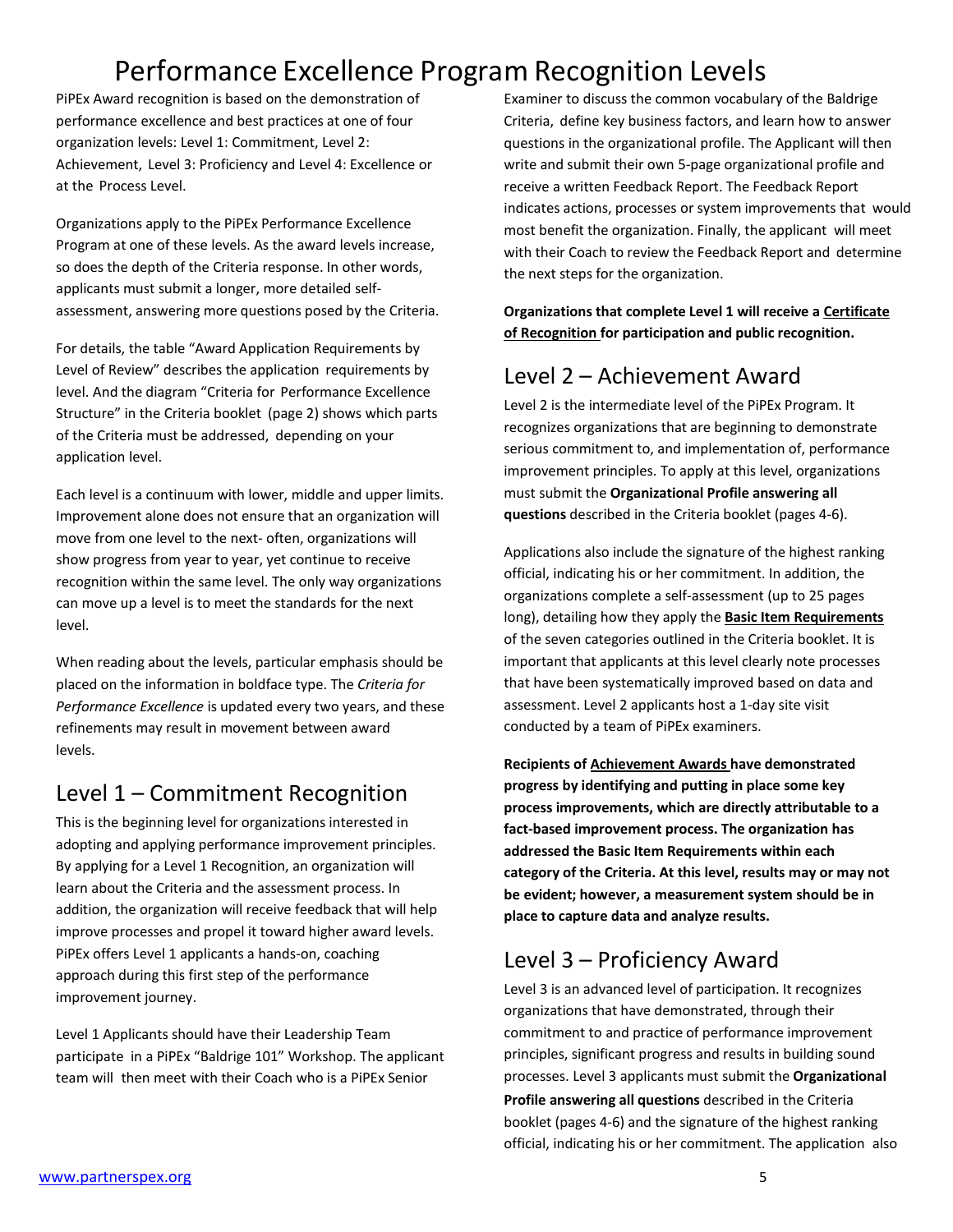includes a self-assessment (up to 35 pages long), detailing how the organization applies the **Overall Item Requirements**  of the seven categories outlined in the Criteria booklet.

Level 3 applicants host a comprehensive 2-day site visit conducted by a team of PiPEx examiners. The year after receiving the Proficiency Award, organizations are expected to provide voluntary assistance to organizations that are new to the PiPEx performance excellence process.

**Recipients of Proficiency Awards have demonstrated significant progress in building systematic processes that effectively address the overall requirements of each item. These processes are deployed and aligned throughout the organization appropriately to meet the key needs of the organization. Results for some key processes show improvement (at least a year in most cases) that is directly attributable to a systematic improvement approach. These organizations have many practices from which other organizations can learn and grow.**

#### Level 4 – Excellence Award

The highest level of recognition is presented to organizations that have demonstrated, through their practices and achievements, the highest level of performance excellence. Success at this level is typically the result of applying feedback from previous PiPEx applications.

**The Platinum Award for Excellence recognizes organizations that have mature and fully-deployed quality systems within their operations that demonstrate a commitment to continuous improvement and have a sustained significant record of performance. Organizational learning, including innovation and sharing of best practices, is a key management tool. Current performance results have been evaluated against relevant comparisons or benchmarks and show areas of favorable performance for most key customer, process and market requirements.**

**The Category Award for Excellence recognizes organizations in one or more of the six categories: Leadership; Strategy, Customers; Measurement, Analysis, and Knowledge Management; Workforce; and Operations. In each case, the organization will achieve recognition based on its performance in that category and the results related to that performance.**

An application at this level requires submission of the

**Organizational Profile answering all questions** described in the Criteria booklet (pages 4-6) and the signature of the highest ranking official, indicating his or her commitment. The application also includes a self-assessment (up to 50 pages long) detailing how the organization applies the **Multiple Item Requirements** of the seven categories outlined in the Criteria booklet.

Level 4 applicants host a comprehensive 3-day site visit conducted by a team of PiPEx examiners. The year after receiving the Excellence Award, organizations are expected to provide voluntary assistance to organizations that are new to the PiPEx performance excellence process. Additionally, Excellence Award recipients are asked to participate in the annual Awards Banquet, and host a Benchmarking Tour/Workshop the year following their achievement.

## Process Level Award (Team Award)

We realized the need to complement our Organization Level Awards (holistic look at an organization) with an award that focuses more on specific organizational processes. The Process Level Application provides an opportunity for receiving feedback and recognition on specific organizational processes.

A *process* is a defined series of steps or actions to produce an intended output– either a service or a product, for an internal or external customer. A process is systematic, in that it is wellordered, repeatable, and uses data from which to learn about maintaining or improving performance. A one-time project is not a process. The use of a one-time event to improve performance is not a process. A generalized workflow that is not well**-**defined and changing in an uncontrolled manner is also not a process.

The Process Level criteria, in general, ask how the submitted process has been designed, improved, and managed through the use of data. Additionally, the criteria ask the applicant to demonstrate with data that the process produced the intended results for which it was designed, and to demonstrate the performance levels and trends that it attained. Review the "Glossary of Key Terms" in the Criteria booklet to make sure that your application presents an actual process. If you have questions about your process eligibility, please call the PiPEx office at (781) 801-6893.

The evaluation of Process and Results Item responses includes a review of the Criteria Items in combination with the Scoring Guidelines (refer to Process Level Criteria document). Specifically, the Process Item (Category 1) Scoring Guidelines address the maturity of your approaches, breadth of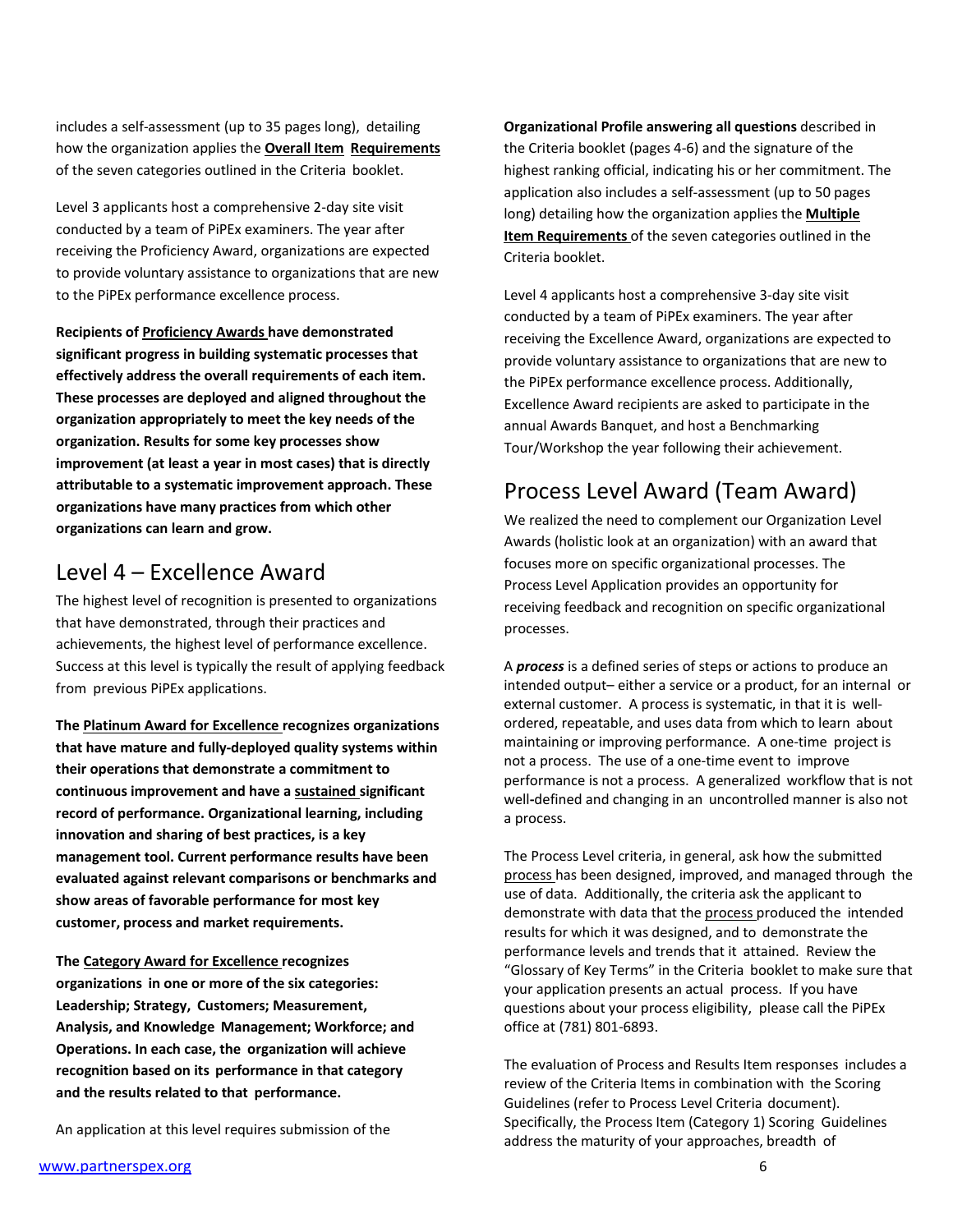deployment, extent of learning, and integration with other elements of the organization. Similarly, the Results Item (Category 2) Scoring Guidelines focus on the significance of the results trends, actual performance levels, relevant comparative data, and integration with important elements of your process. Consider both the Criteria and the Scoring Guidelines as you prepare your responses to the process and results items.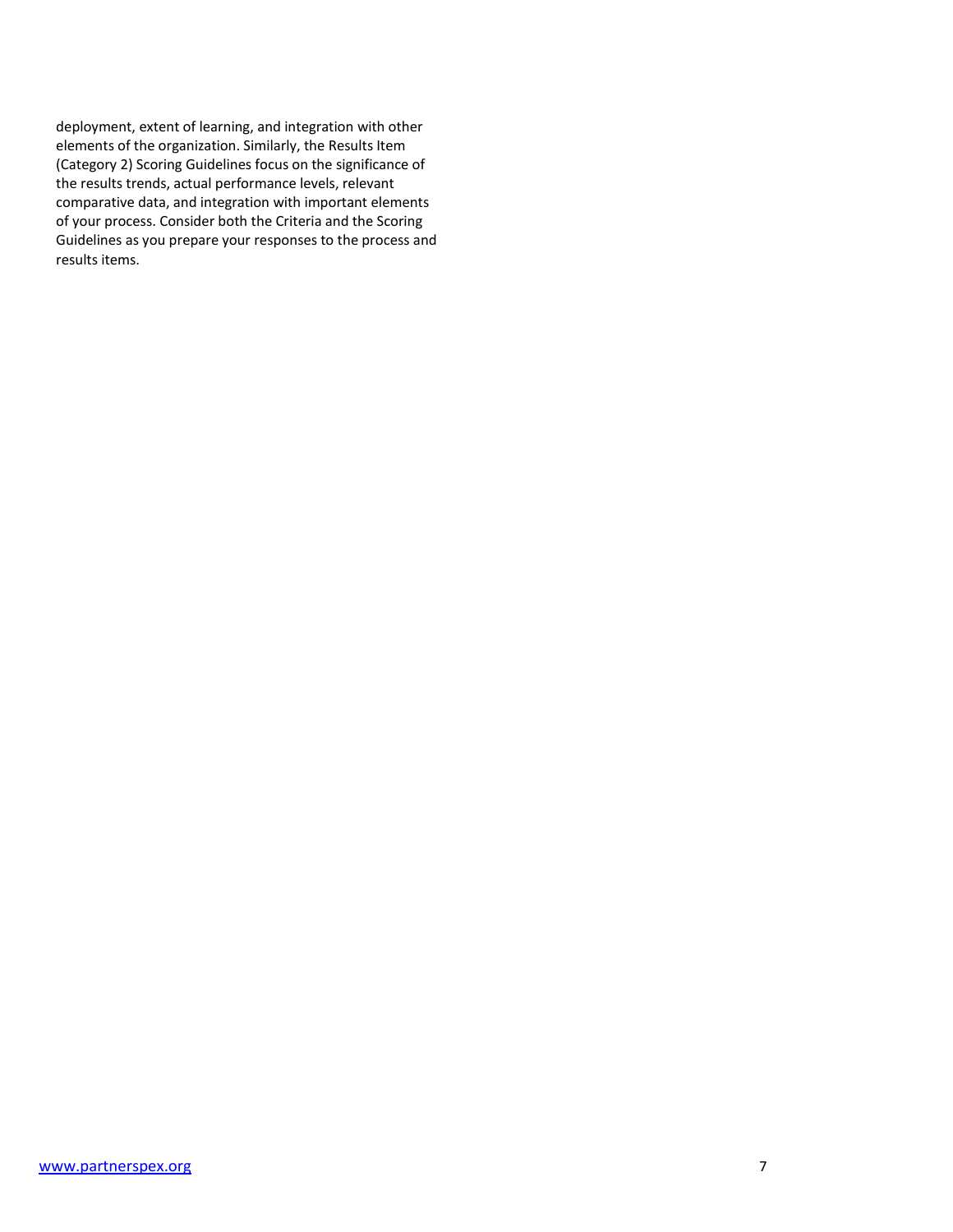# Award Application Requirements by Level of Review

Thistable showsthe PiPEx application requirements and review processfor each application level (as described on the previous pages). The diagram on page 2 of the Criteria booklet may help Level 2, 3 and 4 applicants determine which parts of the Criteria must be addressed in their application.

|                                                                       | Org. Level 1<br>Commitment                                                                                                                                                                                | Org. Level 2<br>Achievement                                                                                                                                                                                             | Org. Level 3<br>Proficiency                                                                                                                                                                                              | Org. Level 4<br>Excellence                                                                                                                                                           | Process Level                                                                                                                                                                                                                               |
|-----------------------------------------------------------------------|-----------------------------------------------------------------------------------------------------------------------------------------------------------------------------------------------------------|-------------------------------------------------------------------------------------------------------------------------------------------------------------------------------------------------------------------------|--------------------------------------------------------------------------------------------------------------------------------------------------------------------------------------------------------------------------|--------------------------------------------------------------------------------------------------------------------------------------------------------------------------------------|---------------------------------------------------------------------------------------------------------------------------------------------------------------------------------------------------------------------------------------------|
| Intent to Apply/<br><b>Eligibility Form</b><br>with Processing<br>Fee | Not required                                                                                                                                                                                              | Required<br>Received by May<br>10, 2019<br>(*Premium and<br>Elite members<br>can submit any<br>time)                                                                                                                    | Required<br>Received by May<br>10, 2019<br>(*Premium and<br>Elite members can<br>submit any time)                                                                                                                        | Required<br>Received by May 10,<br>2019                                                                                                                                              | Required<br>Received by May 10,<br>2019<br>(some members can<br>submit any time)<br>Admin fee not required                                                                                                                                  |
| <b>Application Fee</b>                                                |                                                                                                                                                                                                           | June 28, 2019 (*<br>or 1 month before<br>submitting app)                                                                                                                                                                | June 28, 2019 (* or<br>1 month before<br>submitting app)                                                                                                                                                                 | June 28, 2019 (* or 1<br>month before submitting<br>app)                                                                                                                             |                                                                                                                                                                                                                                             |
| Organizational<br><b>Profile</b>                                      | Required: 5 pages maximum<br>Levels 2, 3 and 4: Applicants must answer all the Organizational Profile questions<br>and must accompany the Response to the Criteria. Received by - July 9, 2018            |                                                                                                                                                                                                                         |                                                                                                                                                                                                                          | <b>Required:</b><br>Process Profile (1 pg)<br>and Process Context (3-<br>pg max.)<br>Recd by - July 26, 2019                                                                         |                                                                                                                                                                                                                                             |
| <b>Application</b><br><b>Form and Fee</b>                             | Level 1: Applicants must use the Application Form. (No due date, Level 1 applications are accepted throughout<br>the year.)<br>100% application fee due with application. There is no administrative fee. |                                                                                                                                                                                                                         |                                                                                                                                                                                                                          |                                                                                                                                                                                      |                                                                                                                                                                                                                                             |
| <b>Response to</b><br><b>Criteria</b>                                 | <b>Not Required</b>                                                                                                                                                                                       | • 7 categories,<br>• Basic item<br>requirements<br>(25 pages max.)<br>• Org Profile + 17<br>Criteria<br>Questions<br>*submitted by July<br>26, 2019.<br>(*or 2 months after<br>intent for Premium<br>and Elite members) | • 7 categories,<br>• Overall item<br>requirements.<br>(35 pages max.)<br>• Org Profile + 106<br>Criteria Questions<br>*submitted by July<br>26, 2019.<br>(*or 2 months after<br>intent for Premium<br>and Elite members) | • 7 categories,<br>• Multiple item<br>requirements. (50<br>pages max.)<br>• Org Profile + 252<br><b>Criteria Questions</b><br>*submitted by July 26,<br>2019.                        | • Process Level Criteria<br>• 2 Categories (Process<br>& Results)<br>(10 pages max.)<br>• Process Profile &<br>Process Context + 35<br><b>Criteria Questions</b><br>*submitted within 30<br>days of initial<br>application form and<br>fee. |
| <b>Site Visit</b>                                                     | $N/A -$<br>Replaced with<br>coaching                                                                                                                                                                      | 1 Day                                                                                                                                                                                                                   | 2 Days                                                                                                                                                                                                                   | 3 Days                                                                                                                                                                               | 4 hours                                                                                                                                                                                                                                     |
| Recognition<br>Eligibility                                            | Commitment<br>Recognition                                                                                                                                                                                 | Achievement<br>Award                                                                                                                                                                                                    | Achievement or<br>Proficiency Award                                                                                                                                                                                      | Bronze, Silver, Gold<br>or Platinum or<br>Category Award for<br>Excellence or                                                                                                        | Showcase in<br><b>Excellence Award</b>                                                                                                                                                                                                      |
| <b>Applicant</b><br><b>Responsibilities</b>                           | N/A                                                                                                                                                                                                       | Provide at least<br>one examiner                                                                                                                                                                                        | Provide at least<br>one examiner<br>Assistance to other<br>organizations                                                                                                                                                 | *Provide at least one<br>examiner<br>*Assistance to other<br>organizations<br>*Participation in annual<br>Award Banquet<br>*Benchmarking Tour /<br><b>Best Practices</b><br>Workshop | Provide at least one<br>examiner<br><b>Benchmarking Tour</b><br>(if appropriate)                                                                                                                                                            |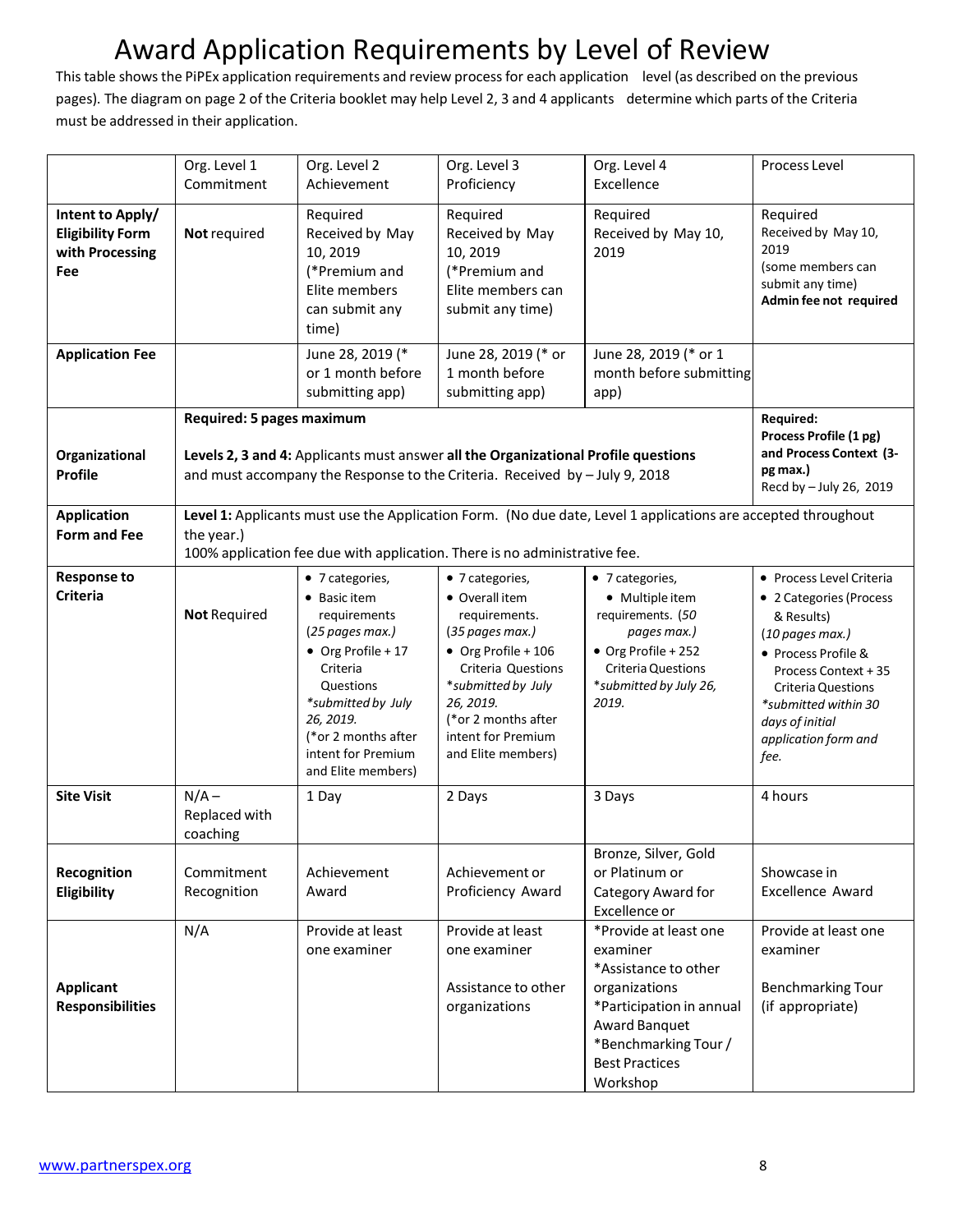## *How to Apply:*

- Contact PiPEx if you have questions determining whether your organization is eligible to submit an application.
- File the Intent to Apply and Eligibility Agreement form (by stated deadline) for Organization Level 2, 3, 4 & Process Level with 50% of the appropriate application fee. (All fees are non-refundable but can be used in the following year.)
- Submit an electronic application that meets the enclosed guidelines (no paper copies of applications will be accepted). The applicant will provide this electronic copy in a Portable Document Format (PDF) to allow for appropriate printing where necessary. *(Keep in mind that font size and formatting is to match the criteria stipulated in the application, even after figures and graphs have been inserted and saved as a PDF file. The final copy will be tested for format requirements.)* Mail the remaining 50% of the application fee to the PiPEx address.
- Host a site visit per the Performance Excellence Program guidelines and reimburse PiPEx for the team's expenses (this item is optional if the organization is submitting for feedback only).
- An organization that submits a Feedback only application may choose not to receive a site visit. There is no reduction in the Application Fees, but no site visit or site visit expenses will be included in the assessment. The feedback report will then be based on the consensus score of the examiner team. Note: The Site Visit is a vital part of the assessment process. Although an organization may choose not to host the Site Visit, the value of the feedback report will be reduced by this choice. If an organization declares that its application is for Feedback only, this declaration cannot be changed after the application is submitted to the Southwest Alliance for Excellence.

## *Application Package*

- The Application Package consists of:
	- o Title Page
	- o Table of Contents (page #'s of each Category Item)
- o Organization Chart
	- o Glossary of Terms and Abbreviations
	- o (Levels 2, 3 & 4) Organization Profile (not to exceed 5 pages) **OR**
	- o Process Level Process Profile (1 page) & Process Context (not to exceed 3 pages)
	- o The Responses to the Criteria Items(not to exceed specified # pages per Level).
- Organizations must submit an electronic application that meets the enclosed guidelines. (No paper copies of applications will be accepted) The applicant will provide this electronic copy in a (PDF).
- Levels 2, 3, 4 & Process Level updated electronic copy of the completed "Intent to Apply and Eligibility Form," pages 4 & 5 only, submitted in a separate document (ONLY if any information has changed).
- Full payment of the application fee (a minimum of 50% is paid with Intent to Apply and Eligibility submission). The admin fee is paid in full with the Intent.
- Checks or electronic transfers are preferred. A 5% service charge will be applied for credit card payments.

# *Formatting the Application*

- Consider each of the questions listed in the criteria in the Level you are applying..
- Use the same Category and Item numerical designations as in the Criteria.
- The application should be formatted:
	- o Page size: 8 ½ by 11 inch size
	- o Page orientation: Portrait / Pages with graphs; figures & tables: portrait or landscape
	- o Lines per page: 60 (includes headings and blank lines separating paragraphs; does not include headers/footers with recurring info, i.e. org. name, page #, etc.)
	- o Leading: 2 points between lines (1 point of leading equals 1/72 or 0.0138 inch)
	- o Margins: Left =  $\frac{3}{4}$  inch minimum; Right =  $\frac{1}{2}$  inch minimum
	- o Text Columns: 2 preferred with ¼ inch between columns
	- o Numbering: pagesthat respond to all criteria items should be numbered as such, i.e. Org. Level 4 (1 - 50), Org. Level 3 (1 - 35) or Process Level (1 – 10); don't number blank pages, or use small Roman numerals, i.e. iii, iv, etc..
	- o Figure Numbers: Figures within Organizational/Process Profile and Item sections should be in sequence; use numbers corresponding to the section (e.g., Figure P.1-1, Figure 2.1-2)
	- o Font and type size:
		- Running text: 10 points minimum; Times New Roman or Arial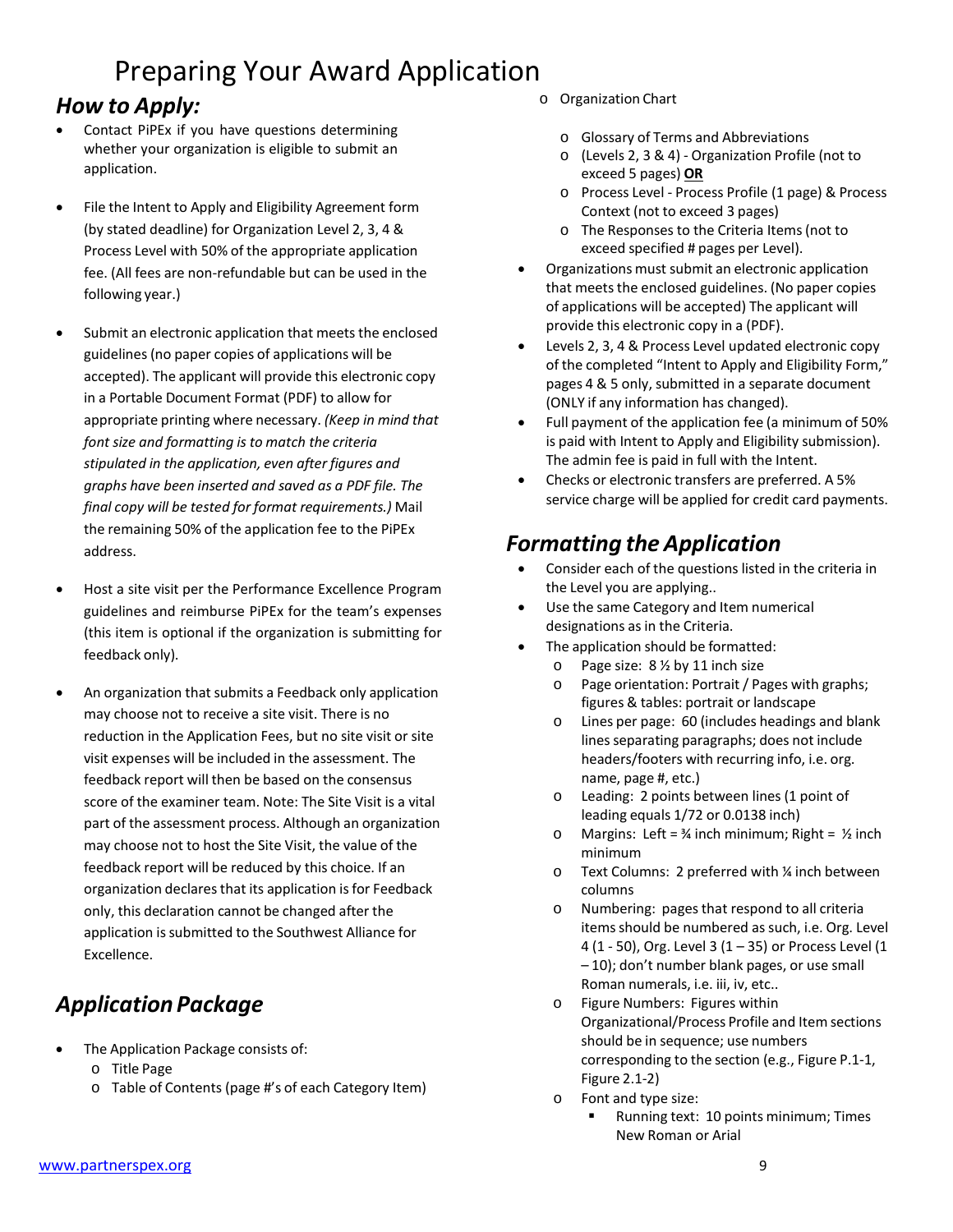- Do not use narrow, compressed, or condensed fonts
- The font and type size need not be uniform as long as they meet the requirements
- **If you shrink graphics to fit the space** available, ensure that text in the reduced figure meets the requirements
- Tables filled mainly with text: 8 points minimum; Times New Roman or Arial
- Other graphics(charts, graphs, data tables, and other figures), including titles and captions: 8 points minimum; any font
- Clearly label each figure using descriptive text. For example, the title of the third figure for results Item 2.1 might read "Figure 2.1-3 Reliability of Service: Carrier-Dropped Calls."
- Clearly label all axes and units of measure
- All components of the application must be in ONE document; i.e. the title page, table of contents, organization chart, glossary, organization or profile, and the responses to the criteria items.

### *Page Limits and Exclusions*

- Criteria response page limits must include all pictures, graphs, figures, tables, and appendices. These pages must be consecutively numbered. Page limits do NOT include Organizational Profile or Process Profile or Context, glossary, title pages, organization chart, or table of contents.
- Examiners must base their evaluations solely on information contained within the application report. Do not add links to information on internet or websites. Examiners are instructed to rely solely on the content in the application and are not allowed to follow any such links.
- Do not submit copies of video, audiotape or other information aids.

**An application that does not comply with all of the requirements, including the permitted page limit, fontsize, and margins will not be accepted by PiPEx.**

*(Keep in mind that font size and formatting is to match criteria stipulated in the application, even after figures and graphs have been inserted and saved as a PDF file. The final copy will be tested for format requirements.)*

It is suggested that you submit your final application before the due date to avoid potential issues. You may set up an appointment with the PiPExstaff to review and ensure your application meets the above requirements.

## *Site Visits*

#### *(All applicants that wish to be considered for an award will receive a site visit)*

The primary objectives of a Site Visit are to verify the information provided in the Application and to clarify issues and questions raised during review of the application. A general Site Visit schedule is developed by the examiner team, and is provided to the organization in advance of the Site Visit dates. This initial schedule is tentative and may be revised by the team as the Site Visit proceeds. The schedule includes an estimate of the total time for the visit. Site Visits consist of interviews by examiner teams, team reviews of pertinent records and data, including data and information that has been generated since the formal submission of the application, and other appropriate methods for verifying the application content. Every effort will be made by the PiPEx and the examiner team to minimize the disruption caused by the Site Visit. Applicants may make an introductory presentation, usually not exceeding 15-20 minutes in length depending on the Level of application. Depending upon the applicant's size, the examiner team may request a tour of the facility. During and after site visit the examiner team develops a Feedback Report for the Panel of Judges. For Level 4 applications, a mentor will be assigned to the Site Visit. The mentor will ensure that the team and applicant are kept informed of the status of the visit and act as a way for the team to be contacted in the event of unforeseen circumstances. The mentor does not act as a member of the team in evaluating the applicant.

### *Site Visit Expenses and Protocol*

Site Visit costs may be estimated and partially paid by the applicant prior to the scheduling of the Site Visit. After the Site Visit is completed and expenses have been tabulated, applicants will be invoiced by PiPEx for the actual amount of the examiner team expense. This may include lodging, food, meeting room costs for the examiner team at their place of lodging, and travel and/or roundtrip mileage to the applicant's location. Examiner teams endeavor to keep the costs of the Site Visits as low as possible. Expenses of the Site Visit mentor, if any, will be included with the costs of the other team members.

The examiner team will request that the applicant provide a common meeting area on site for the team for the duration of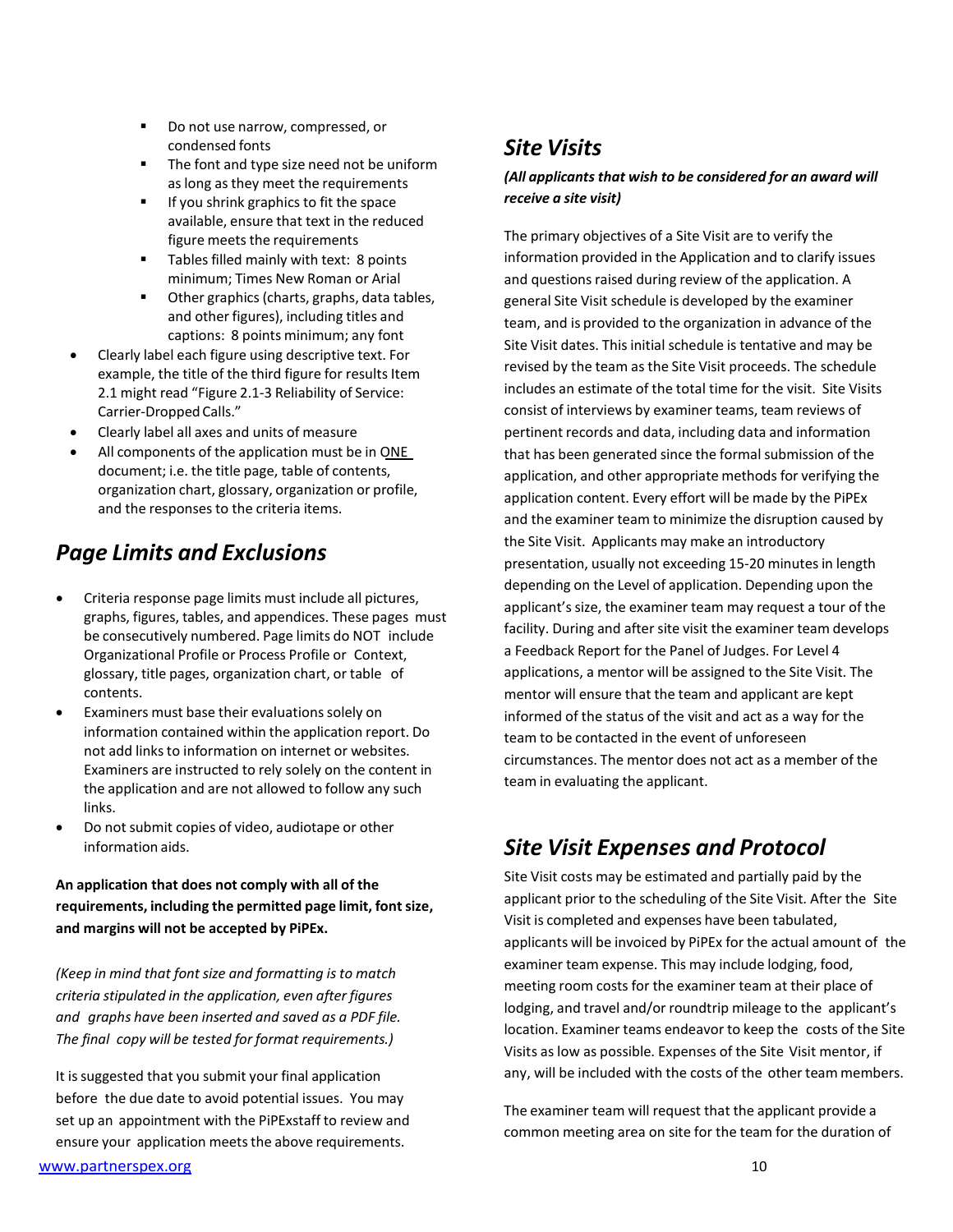the Site Visit. This area should be secure during the periods of the team's on-site activities and should be kept secured when the team is not on-site. All documentation requested by the team for examination will be reviewed in the team's meeting area – these materials will not be taken off-site by the examiners. If the applicant has restrictions or requirements on the possession or use of personal computer devices, citizenship, security clearances, etc., they should notify PiPEx of these constraints prior to submittal of their application.

To avoid any appearances of impropriety or perceptions of undue influence on the examiners by the applicant, examiners are not permitted to accept gifts, tokens of appreciation, or other items as part of the Site Visit. The team will arrange for their accommodations and travel, and may not accept lodging or other services from the applicant. Even if it is available as part of the applicant's normal business or provided at market rates, the team will not accept accommodations from the applicant. PiPEx may ask the applicant for contact information on convenient accommodations asthey prepare for the Site Visit.

### *Feedback to Applicants*

The feedback report, a tool for continuous improvement, is a written evaluation by an evaluation team from the Board of Examiners. Each applicant organization will receive a full feedback report at the conclusion of the review process. The feedback report contains an applicant-specific listing of strengths and opportunities for improvement based on the Criteria. When used by organizations as part of their strategic planning processes, the feedback report can help them focus on their customers and improve productivity. The feedback system is one of the most important components of the Performance Excellence Program process; it provides a pathway for continuousimprovement. Strict confidentiality is observed at all times and in every aspect of application review and feedback.

### *Judges' Final Review*

A final review of all applications is conducted by the Panel of Judges. The Panel of Judges review the examiner team's work for integrity and completenessthen develops a recommendation for each applicant. This recommendation is forwarded to PiPEx and includesthe determination of the level of award for each recipient.

## *Final Award Determination*

Due diligence is performed for all recommended recipients to determine if there are any other outstanding issues that may affect their selection as a Performance Excellence Program Recipient. The purpose of this final review is to ensure that the integrity of the Program and Awards is maintained.

### *Feedback Report Review Meetings*

As a value-add to all applicants, whether or not an award is received, PiPEx offers each applicant the opportunity to meet with the Lead Examiner and Lead Judge on their application in addition to the PiPEx Executive Director to review their final feedback report. These have been very positive and helpful to each applicant.

**THE FOLLOWING REFER TO ORGANIZATION LEVELS 2, 3 & 4**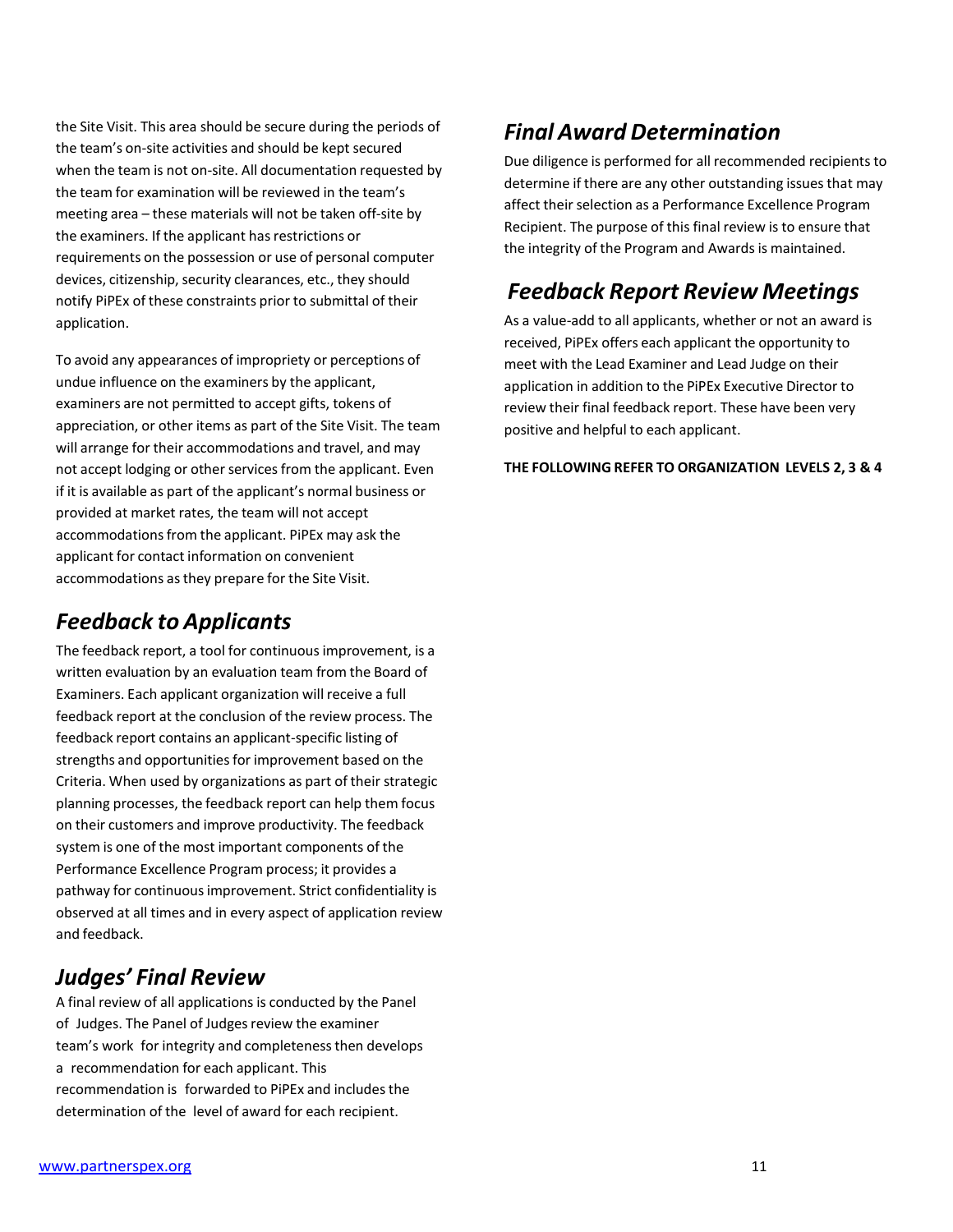# *Notesfor Public Sector and Not-for ProfitOrganizations*

The PiPEx Performance Excellence Program is patterned after the Baldrige Performance Excellence Program (BPEP). This allows organizations to follow the same criteria, standards, and procedures while making meaningful comparisons with any of the many organizations that apply for the Baldrige Award, state programs based on BPEP, or use BPEP criteria in self-assessments. Unfortunately, a common language across sectors does not exist. Some interpretation and translation of terms is necessary for some of the organizations covered by the Performance Excellence Program. These guidelines should assist in that process.

*Special Note: It is very important that applicantsin the public sector or not-for-profit arena describe their unique circumstancesin their Organizational Profile. The details provided are critical for examinersto understand the organizational context and learn of the elements of the organization's environment that are significant to improving its performance, including relationships and limitations.*

#### **Customers, Stakeholders, Markets, and Sales**

Application of quality principles to organizations relies on a 'customer focus' to drive many policies. Public sector organizations are rapidly adapting quality principles and are beginning to adopt the term 'customer' to mean any stakeholder, client, constituent, or user of the service. In the public sector, however, some differences exist in customers and markets compared to the typical private sector organization. For example, the customers of a police department would include all citizens within the jurisdiction as well as those visiting or passing through the area. 'Market share growth' may be interpreted by the police department to mean such things as crime prosecution rates. 'Sales' by a public sector organization means constituents served or services rendered.

#### **Financial Analysis**

Financial analysis and measures of successfor private sector organizations often rely on revenue and profits. In the public sector, organizations should use costs, budget performance, fees charged, and any other appropriate financial information to indicate effectiveness of service delivery.

#### **Competition and Benchmarking**

Private sector organizations operate in a competitive environment, and quality is one of the major factors that will determine their competitiveness. With the movement toward competitive government, organizations should indicate how

quality relates to their continued survival and success. They may benchmark against comparable organizations in the public or private sectors. For example, an agency within city government could compare its results with like agencies in cities of the same size and demographic characteristics.

#### **Laws, Regulations, and Restrictions**

Public sector organizations may be mandated by law to provide services and serve customers while their private sector counterparts may have more freedom to choose products, services, markets, and customers.

#### **Support Services**

"Support Services' refers to those functions that provide support in the form of information, training, accounting, or other services to the primary core processes and outcomes of the organization. In a private sector organization, these support functions are areas such as accounting, human resources, purchasing, customer support, supplier services and information systems. In the public sector at least some of these services may be centralized in a separate agency that provides support to other agencies.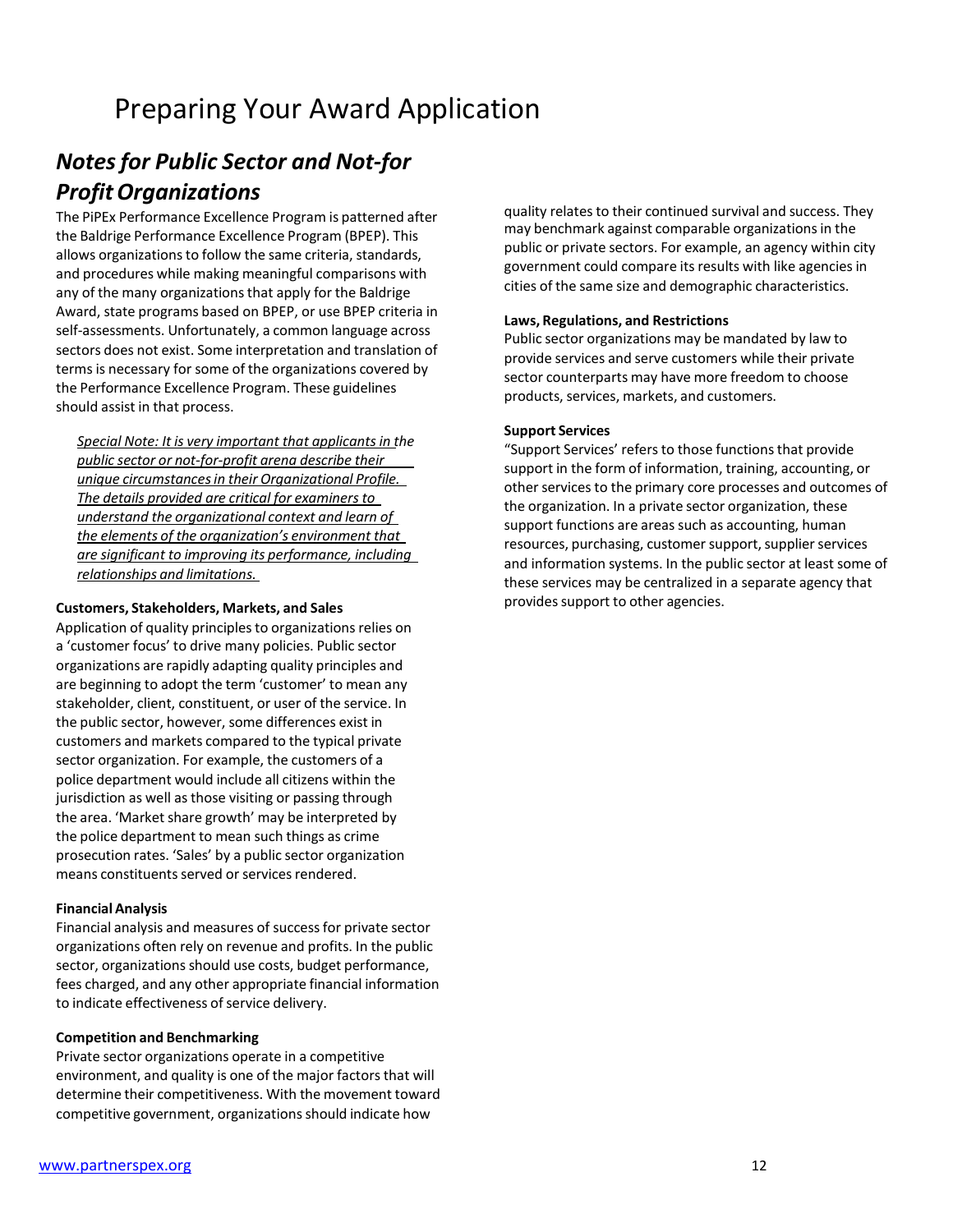### *Notesfor Health Care Organizations*

The PiPEx Performance Excellence Program is patterned after the Baldrige Performance Excellence Program (BPEP). This allows organizations to follow the same criteria, standards, and procedures while making meaningful comparisons with any of the many organizations that apply for the Baldrige Award, state programs based on BPEP, or use BPEP criteria in self-assessments. Unfortunately, a common language across sectors does not exist. Some interpretation and translation of termsis necessary by some of the organizations covered by the Performance Excellence Program. These guidelines should assist in that process.

*Special Note: It is very important that applicantsin the healthcare arena describe their unique circumstancesin their Organizational Profile. The details provided in these areas are critical for examinersto understand the organizational content and learn of the elements of the organization's environment that are significant to improving its performance, including relationships and limitations.*

#### **Customers, Stakeholders, Markets, and Sales**

Application of quality principles relies on a 'customer focus' to drive many policies. Within the Healthcare field, the term "customer" refers to actual and potential users of your organization'sservices or programs. Patients are the primary customers of health care organizations, but also include: current or future patients, competitor's patients, customers of like or similar organizations, services or programs. Stakeholders refer to groups that are or might be affected by an organization's services, actions, and success. These might include patient families, the community, insurers or other third-party payors, employers, Departments of Health, health care providers, or regulatory bodies. Markets refer to the defined market(s) or area(s) served by your organization. Sales will include health care services, but it may also refer to services provided to the community, especially in not for profit health care organizations.

#### **Workforce**

"Workforce" refersto all people actively involved in accomplishing the work of your organization. These may include paid employees, contract staff, independent practitioners, volunteers, and health care students. "Workforce" applies to all workers, including team leaders, directors, and managers at all levels.

#### **Financial Analysis**

Financial analysis and measures of successfor private sector organizations often rely on revenue and profits. For those in health care this typically will refer to measures of cost, revenue, market position, asset utilization, asset growth and market share. Examples may include returns on investment, value added per staff member, performance to budget, operating margin, or other profitability and liquidity measures.

#### **Competition, Comparative Data and Benchmarking**

Private sector organizations operate in a competitive environment: quality is one major factor that will help determine their competitiveness. Likewise, health care organizations should indicate how quality relates to their continued survival and success. Benchmarks are one source of comparative data. Health care organizations, based on selection criteria, may also consider including information obtained from other organizationsthrough sharing, information obtained via contribution to external databases, open literature research, data gathering and evaluation by independent organizations(e.g., CMS, accrediting) on industry data (frequently averages), data on competitor's performance, and other appropriate comparisonsfrom within and outside the health care industry and your markets.

#### **Laws, Regulations, Accreditations, and Restrictions**

Health care organizations may be mandated by law to provide services and serve customers while their private sector counterparts may have more freedom to choose products, services, markets, and customers. For healthcare these include HIPAA and JCAHO requirements.

#### **Support Services**

"Support Services' refers to those functions that provide support in the form of information, training, accounting, or other services to the primary core processes and outcomes of the organization. In a private sector organization, these support functions are. To a health care organization it may include areas such as accounting, human resources, purchasing, patient support, supplier services and information systems.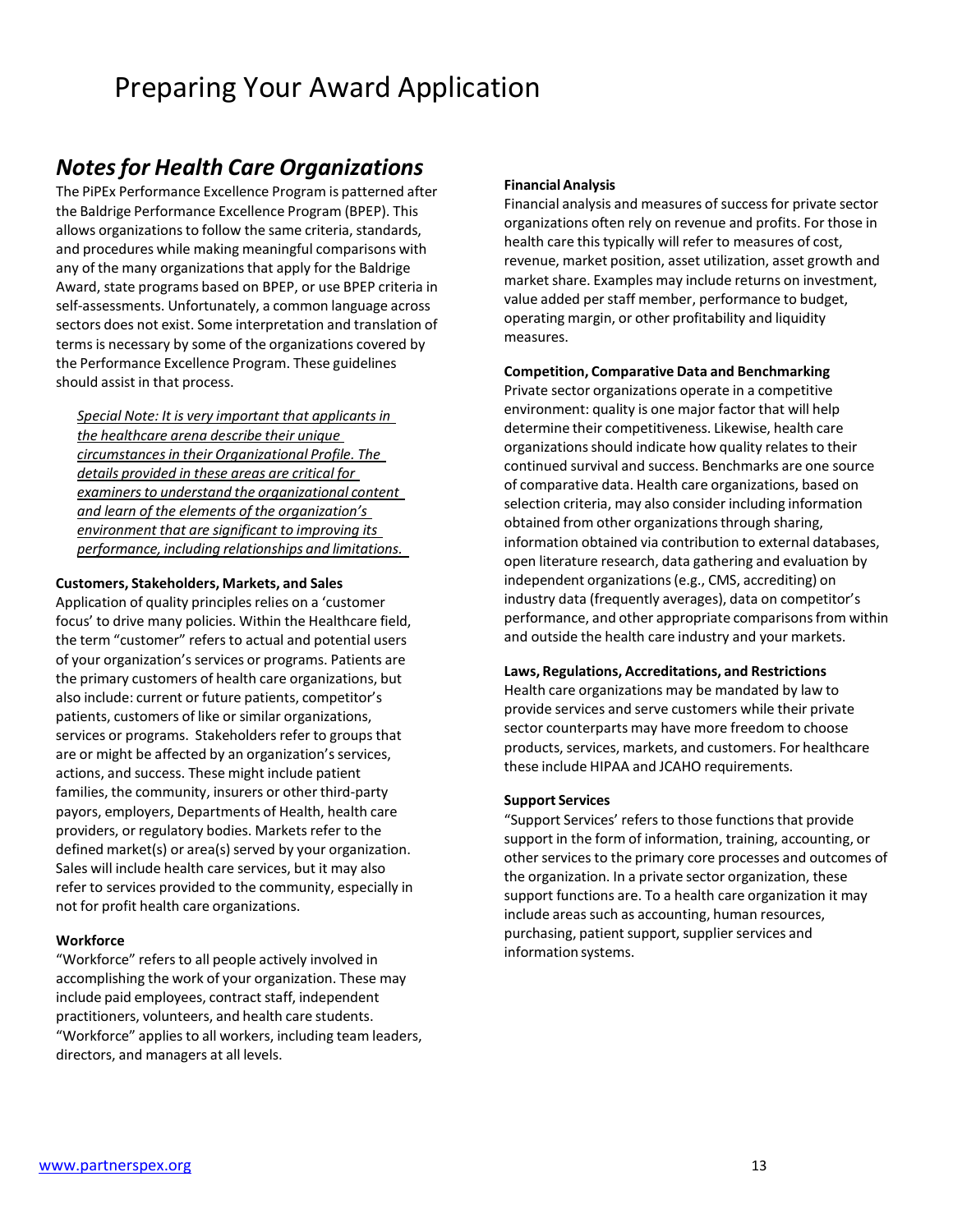#### **Notesfor Educational Organizations**

The PiPEx Performance Excellence Program is patterned after the Baldrige Performance Excellence Program (BPEP). This allows organizations can follow the same criteria, standards, and procedures while making meaningful comparisons with any of the many organizations that apply for the Baldrige Award, state programs based on BPEP, or use BPEP criteria in self-assessments. Unfortunately, a common language across sectors does not exist. Some interpretation and translation of terms is necessary by some of the organizations covered by the Performance Excellence Program. These guidelines should assist in that process.

*Special Note: It is very important that applicantsin the educational arena describe their unique circumstancesin their Organizational Profile. The details provided are critical for examinersto understand the organizational context and learn of the elements of the organization's environment that are significant to improving its performance, including relationships and limitations.*

#### **Customers, Stakeholders, Markets, and Sales**

Application of quality principles to organizations relies on a 'customer focus' to drive many policies. In education, this refers to students and other stakeholders who are either actual or potential users of your educational programs, offerings or services. Key customers for education are students and others who directly use your programs, offering and services. Stakeholdersinclude others or groups that are or might be affected by your success or actions. Examples of these may include parents, parent organizations, the workforce, governing boards, alumni, other schools, regulatory bodies, taxpayers, policy makers, and communities. Market refers to the defined market or area serviced by your organization. Sales for an educational organization may also represent customers served or services rendered.

#### **Workforce**

The term "workforce" refers to all people actively involved in accomplishing the work of your organization. These include paid employees, contract workers, non-instructional employees, and volunteers. "Workforce" applies to all workers, including administrators and supervisors at all levels.

#### **Financial Analysis**

Financial analysis and measures of success for private sector organizations often rely on revenue and profits. In the public sector, organizations should use costs, budget performance, fees charged, and any other appropriate financial information to indicate effectiveness of service delivery. Specifically for education this would also include measures of cost containment, budget utilization and market share. Areas such as instructional or administration expenditures per student as a percentage of budget, grants and award dollars, program expenditures as a percentage of budget, resources applied to applied to education or redirected to education, grant growth, scholarship growth, and reserves.

#### **Competition and Benchmarking**

Private sector organizations operate in a competitive environment: quality is one major factor that will determine their competitiveness. As competition intensifies for educational organizations at all levels, organizations should indicate how quality relates to their continued survival and success. Benchmarks are one form of comparative data. Others may include data collected by a competent third-party (frequently in averages), performance data from other educational organizations and competitors, similar organizations in the same geography or those offering similar programs, offerings or services in other geographic areas.

#### **Laws, Regulations, Accreditations, and Restrictions**

Public sector organizations may be mandated by law to provide services and serve customers. For educational organization these may include No Child Left Behind or accreditationorganizations.

#### **Support Services**

"Support Services" refersto those functionsthat provide support in the form of information, training, accounting, or other services to the primary core processes and outcomes of the organization. In a private sector organization, these support functions are areas such as accounting, human resources, purchasing, customer support, supplier services and information systems. To an educational organization it may include these or be more student-focused. Areas such as counseling or job placement may be examples.

• .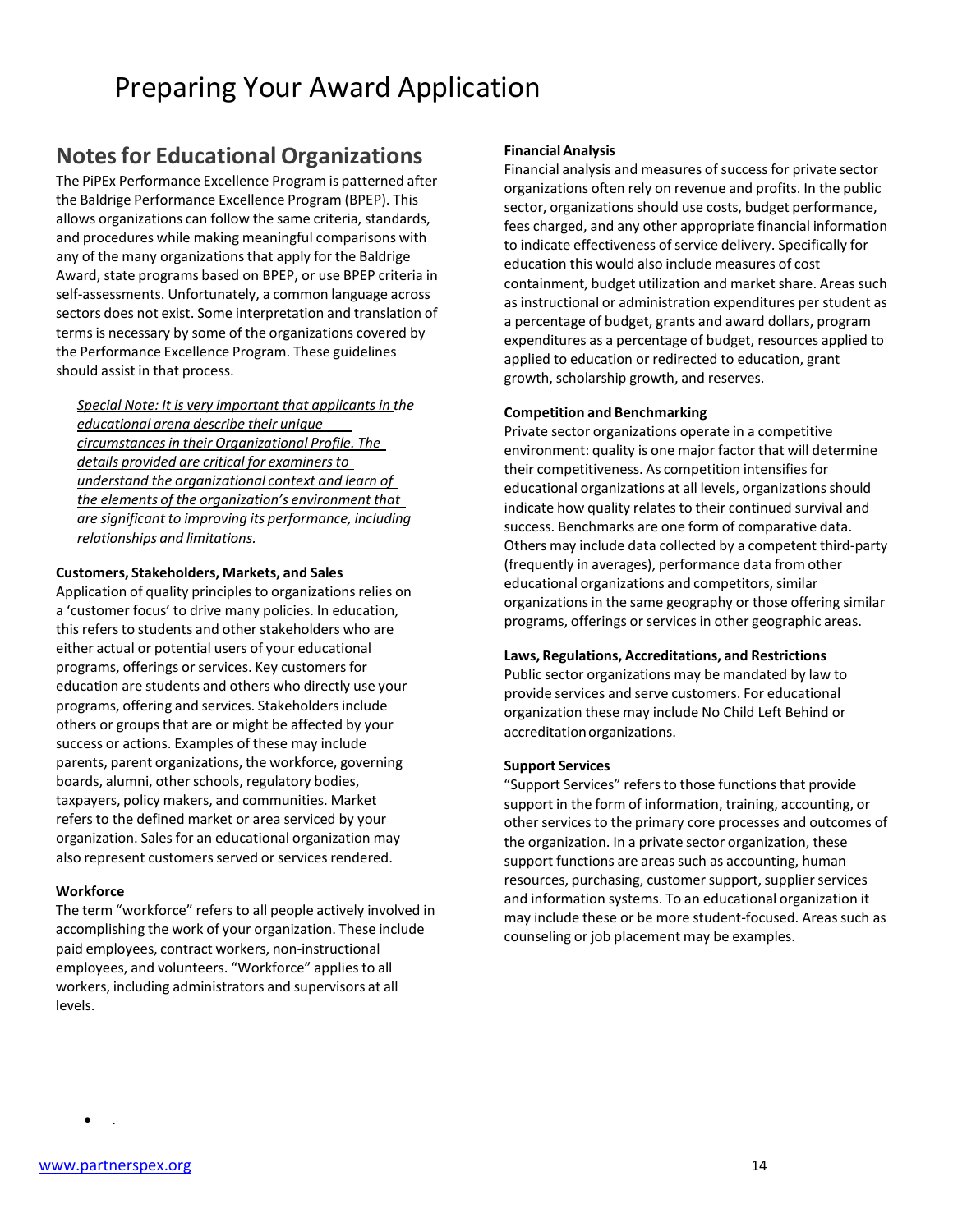#### **Additional Costs:**

- Site visit costs to reimburse travel and lodging for the examiner team: These costs may be estimated and a portion paid by the applicant prior to the scheduling of a site visit. The remainder will be paid after the site visit.
	- o Site visit costs include examiner team's hotel accommodations, food, transportation, etc.
	- $\circ$  Select dates for site visit on the Intent to Apply and Eligibility Form attached (page 31).
	- <sup>o</sup> The length of a site visit is determined by the type of application and size of the organization. Refer to the Application Guidance Manual (page 8).

#### **Additional Requirements:**

Because having internal knowledge of the Criteria framework is critical to advancing excellence within your organization, and to support the Performance Excellence Program, it is necessary that each applicant provide or sponsor at least one examiner per application submitted or increase each application fee by \$500. *(NOTE - Please contact PiPEx if you have questions or concerns, or if you are unable to provide an examiner.)*

- $\circ$  PiPEx encourages applicant organizations to provide more than the necessary volunteer examiner to serve in the current award application cycle. An examiner fee of \$400 or \$500, will depend on examiner previously serving 2 of the past 3 years, will be assessed as a deposit. *(Refer to Examiner Application for details.)*
- o Upon successful completion of training **and** successful completion of service on an evaluation team, the examiner/organization may receive a refund of a portion of the examiner fee.
- $\circ$  Examiners can be any staff member within the organization, but are typically senior leaders, quality / improvement professionals, and/or other functional leaders. We seek a variety of expertise on our Board of Examiners – those representing different sectors (manufacturing, service, non-profit, healthcare, education, and government), those possessing different functional expertise (quality, finance/accounting, human resources, operations, IT, etc.), and those at different levels of leadership.

#### **Award Level Descriptions:**

• Organization Level Applications - Refer to page 8 of the Application Guidance Manual.

#### **By completing and submitting the Intent to Apply, the applicant agrees to:**

- Follow the guidelines provided in the Application Guidance Manual, criteria and materials.
- Provide an electronic application (no paper copies of applications will be accepted). Allow PiPEx to upload the application, and the Board of Examiners and Judges to download the application, or it can be copied temporarily as a file onto a thumb drive or printed. The applicant will provide this electronic copy in Adobe Acrobat (PDF) format to allow for appropriate printing where necessary. *(Keep in mind that font size and formatting are to match criteria stipulated in the application and guidance document, even after figures and graphs have been inserted and saved as a PDF file. The final copy will be tested for format requirements.)*
- Provide to PiPEx an electronic copy of the original application edited for general public consumption.
- Give permission for PiPEx to use the organization's recipient status and edited application (see above) for marketing and promotional materials for the Performance Excellence Program and PiPEx.
- Share with other organizations, should the applicant become a recipient of an award, nonproprietary information on successful performance strategies. Such sharing may take place through a variety of methods including making presentations at PiPEx workshops and events.